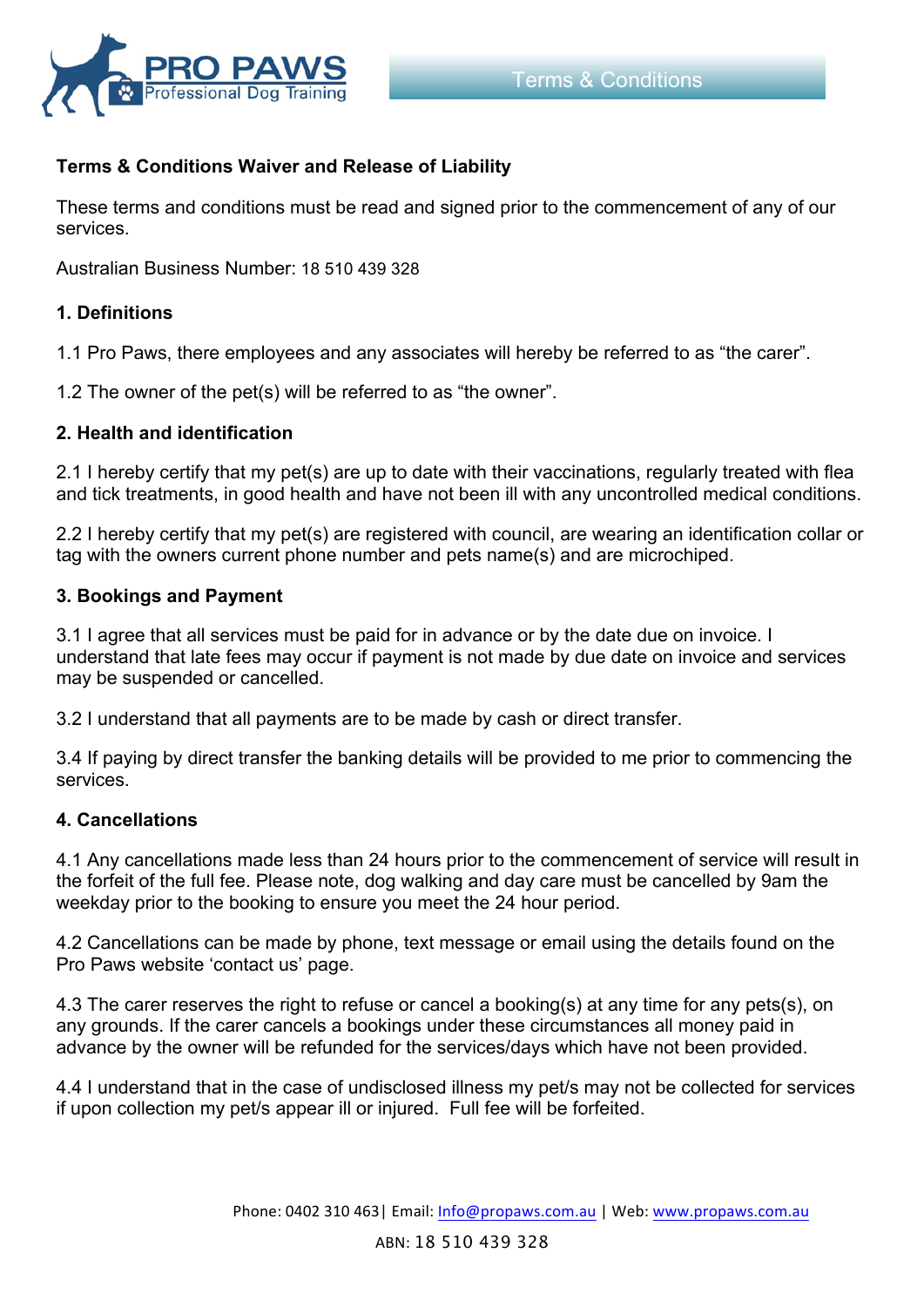

# **5. Temperament**

5.1 I hereby certify that my pet(s) has/have not harmed or shown aggressive or threatening behaviour towards any person or any other animal.

5.2 The carer reserves the right to at any time remove an animal from its care if he/she/they exhibit behaviours which could potentially be harmful to other animals or people.

# **6. Damages**

6.1 I agree that whilst in the care of Pro Paws or its staff and associates that I 'the owner' am solely responsible for any damage my pet(s) cause to any persons, animals or property.

6.2 I understand and accept that I will be held responsible and personally liable for all damages and repairs.

6.3 I have home and contents insurance and/or agree that the carer will not be held responsible for anything lost or damaged in my home during the service.

# **7. General**

7.1 The Client must provide a sturdy collar or harness that is either on the dog at the time of pick up or in plain sight.

7.2 The walker will apply personal judgement and cut short a walk if necessary because of extreme weather conditions (i.e. heat, thunderstorms etc.) for the safety of both the dogs and the walker.

# **8. Unforeseen Circumstances**

8.1 I agree that although the carer will exercise the utmost care and diligence when providing pet services and caring for my pet, that pets can sometimes receive minor injuries or scratches whilst playing with other animals or during walks or day care.

8.2 In the case of an unforeseen event such as more serious injury or illness of my pet, I agree to cover all costs in relation to, but not limited to, taking my pet(s) to a veterinary clinic, employing the services of a locksmith to gain access to your property in an emergency, or retrieving a pet at large.

8.3 I agree that the carer has the right to use their discretion in relation to engaging any services for my pet(s) in my absence and that I will be invoiced for such services accordingly.

8.4 I agree that the carer shall not be held liable for the loss, injury, death, or actions of my pet(s).